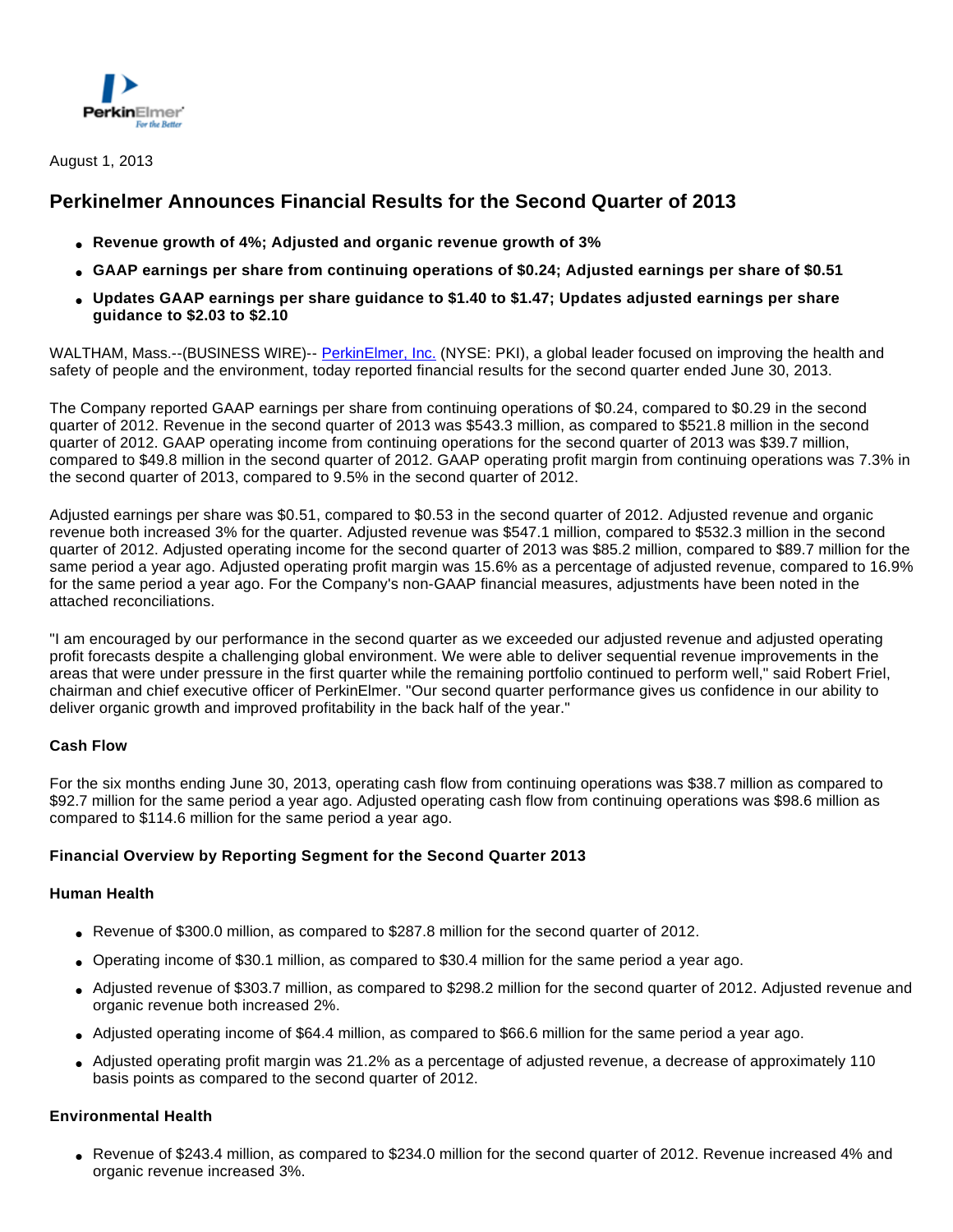- Operating income of \$19.3 million, as compared to \$29.3 million for the same period a year ago.
- Adjusted operating income of \$30.5 million, as compared to \$33.0 million for the same period a year ago.
- Adjusted operating profit margin was 12.5% as a percentage of revenue, a decrease of approximately 160 basis points as compared to the second quarter of 2012.

#### **Financial Guidance — Full Year 2013 - Updated**

For the full year 2013, the Company forecasts organic revenue to increase in the low-single digit range relative to 2012. For the full year 2013, the Company now forecasts GAAP earnings per share from continuing operations in the range of \$1.40 to \$1.47 and on a non-GAAP basis, which is expected to include the adjustments noted in the attached reconciliation, and updates adjusted earnings per share to a range of \$2.03 to \$2.10 from a range of \$2.00 to \$2.10.

#### **Conference Call Information**

The Company will discuss its second quarter results and its outlook for business trends in a conference call on August 1, 2013 at 5:00 p.m. Eastern Time (ET). To access the call, please dial (617) 399-5131 prior to the scheduled conference call time and provide the access code 50839653. A playback of this conference call will be available beginning 7:00 p.m. ET, Thursday, August 1, 2013. The playback phone number is (617) 801-6888 and the code number is 27752648.

A live audio webcast of the call will be available on the Investor section of the Company's Web site, [www.perkinelmer.com.](http://cts.businesswire.com/ct/CT?id=smartlink&url=http%3A%2F%2Fwww.perkinelmer.com&esheet=50678200&newsitemid=20130801006713&lan=en-US&anchor=www.perkinelmer.com&index=2&md5=d9c6139900a384c60944b957b93f1df4) Please go to the site at least 15 minutes prior to the call in order to register, download, and install any necessary software. An archived version of the webcast will be posted on the Company's Web site for a two week period beginning approximately two hours after the call.

#### **Use of Non-GAAP Financial Measures**

In addition to financial measures prepared in accordance with generally accepted accounting principles (GAAP), this earnings announcement also contains non-GAAP financial measures. The reasons that we use these measures, a reconciliation of these measures to the most directly comparable GAAP measures, and other information relating to these measures are included below following our GAAP financial statements.

#### **Factors Affecting Future Performance**

This press release contains "forward-looking" statements within the meaning of the Private Securities Litigation Reform Act of 1995, including, but not limited to, statements relating to estimates and projections of future earnings per share, cash flow and revenue growth and other financial results, developments relating to our customers and end-markets, and plans concerning business development opportunities and divestitures. Words such as "believes," "intends," "anticipates," "plans," "expects," "projects," "forecasts," "will" and similar expressions, and references to guidance, are intended to identify forward-looking statements. Such statements are based on management's current assumptions and expectations and no assurances can be given that our assumptions or expectations will prove to be correct. A number of important risk factors could cause actual results to differ materially from the results described, implied or projected in any forward-looking statements. These factors include, without limitation: (1) markets into which we sell our products declining or not growing as anticipated; (2) fluctuations in the global economic and political environments; (3) our failure to introduce new products in a timely manner; (4) our ability to execute acquisitions and license technologies, or to successfully integrate acquired businesses and licensed technologies into our existing business or to make them profitable, or successfully divest businesses; (5) our failure to adequately protect our intellectual property; (6) the loss of any of our licenses or licensed rights; (7) our ability to compete effectively; (8) fluctuation in our quarterly operating results and our ability to adjust our operations to address unexpected changes; (9) significant disruption in third-party package delivery and import/export services or significant increases in prices for those services; (10) disruptions in the supply of raw materials and supplies; (11) the manufacture and sale of products exposing us to product liability claims; (12) our failure to maintain compliance with applicable government regulations; (13) regulatory changes; (14) our failure to comply with healthcare industry regulations; (15) economic, political and other risks associated with foreign operations; (16) our ability to retain key personnel; (17) significant disruption in our information technology systems; (18) our ability to obtain future financing; (19) restrictions in our credit agreements; (20) our ability to realize the full value of our intangible assets; (21) significant fluctuations in our stock price; (22) reduction or elimination of dividends on our common stock; and (23) other factors which we describe under the caption "Risk Factors" in our most recent quarterly report on Form 10-Q and in our other filings with the Securities and Exchange Commission. We disclaim any intention or obligation to update any forward-looking statements as a result of developments occurring after the date of this press release.

## **About PerkinElmer**

PerkinElmer, Inc. is a global leader focused on improving the health and safety of people and the environment. The company reported revenue of approximately \$2.1 billion in 2012, has about 7,400 employees serving customers in more than 150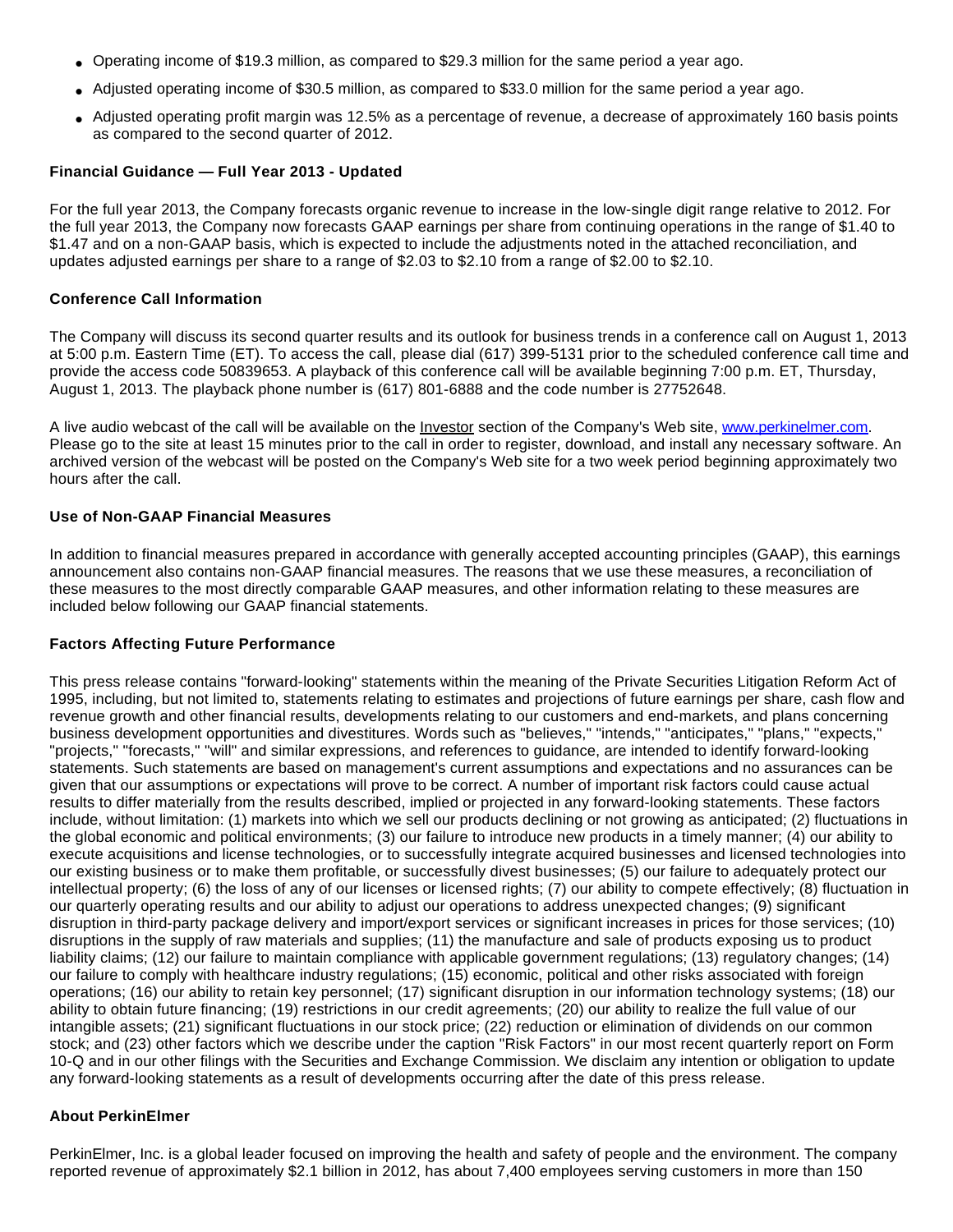countries, and is a component of the S&P 500 Index. Additional information is available through 1-877-PKI-NYSE, or at [www.perkinelmer.com.](http://cts.businesswire.com/ct/CT?id=smartlink&url=http%3A%2F%2Fwww.perkinelmer.com&esheet=50678200&newsitemid=20130801006713&lan=en-US&anchor=www.perkinelmer.com&index=3&md5=4a52b6ebe8e8dc14718997f46bbdaf56)

## **PerkinElmer, Inc. and Subsidiaries CONSOLIDATED INCOME STATEMENTS**

|                                                                        | <b>Three Months Ended</b> |      |           | <b>Six Months Ended</b> |                                                       |    |             |  |
|------------------------------------------------------------------------|---------------------------|------|-----------|-------------------------|-------------------------------------------------------|----|-------------|--|
| (In thousands, except per share data)                                  |                           |      |           |                         | June 30, 2013 July 1, 2012 June 30, 2013 July 1, 2012 |    |             |  |
|                                                                        |                           |      |           |                         |                                                       |    |             |  |
| <b>Revenue</b>                                                         | \$<br>543,297             |      | \$521,790 | S                       | 1,048,675                                             |    | \$1,032,680 |  |
| Cost of revenue                                                        | 300,998                   |      | 282,996   |                         | 581,491                                               |    | 561,872     |  |
| Selling, general and administrative expenses                           | 148,755                   |      | 149,735   |                         | 300,252                                               |    | 306,584     |  |
| Research and development expenses                                      | 34,603                    |      | 34,069    |                         | 68,780                                                |    | 66,693      |  |
| Restructuring and contract termination charges, net                    | 19,277                    |      | 5,203     |                         | 22,587                                                |    | 11,362      |  |
| Operating income from continuing operations                            | 39,664                    |      | 49,787    |                         | 75,565                                                |    | 86,169      |  |
| Interest income                                                        | (64)                      |      | (150)     |                         | (169)                                                 |    | (360)       |  |
| Interest expense                                                       | 11,913                    |      | 11,339    |                         | 23,606                                                |    | 22,776      |  |
| Other expense, net                                                     | 1,016                     |      | 169       |                         | 1,468                                                 |    | 1,772       |  |
| Income from continuing operations before income taxes                  | 26,799                    |      | 38,429    |                         | 50,660                                                |    | 61,981      |  |
| (Benefit from) provision for income taxes                              | (137)                     |      | 4,861     |                         | (8, 565)                                              |    | 6,337       |  |
| Net income from continuing operations                                  | 26,936                    |      | 33,568    |                         | 59,225                                                |    | 55,644      |  |
| Gain on disposition of discontinued operations, before income<br>taxes | 613                       |      | 482       |                         | 521                                                   |    | 1,017       |  |
| (Benefit from) provision for income taxes on discontinued              |                           |      |           |                         |                                                       |    |             |  |
| operations and dispositions                                            | (376)                     |      | 417       |                         | (395)                                                 |    | 459         |  |
| Net income from discontinued operations and dispositions               | 989                       |      | 65        |                         | 916                                                   |    | 558         |  |
| <b>Net income</b>                                                      | \$<br>27,925              | \$   | 33,633 \$ |                         | 60,141 \$                                             |    | 56,202      |  |
|                                                                        |                           |      |           |                         |                                                       |    |             |  |
| <b>Diluted earnings per share:</b>                                     |                           |      |           |                         |                                                       |    |             |  |
| Net income from continuing operations                                  | \$<br>0.24                | \$   | 0.29      | \$                      | 0.52                                                  | \$ | 0.49        |  |
| Net income from discontinued operations and dispositions               | 0.01                      |      | 0.00      |                         | 0.01                                                  |    | 0.00        |  |
| Net income                                                             | \$<br>0.25                | - \$ | 0.29      | $\sqrt{3}$              | $0.53$ \$                                             |    | 0.49        |  |
|                                                                        |                           |      |           |                         |                                                       |    |             |  |
| Weighted average diluted shares of common stock outstanding            | 112,718                   |      | 114,578   |                         | 113,717                                               |    | 114,348     |  |

ABOVE PREPARED IN ACCORDANCE WITH GAAP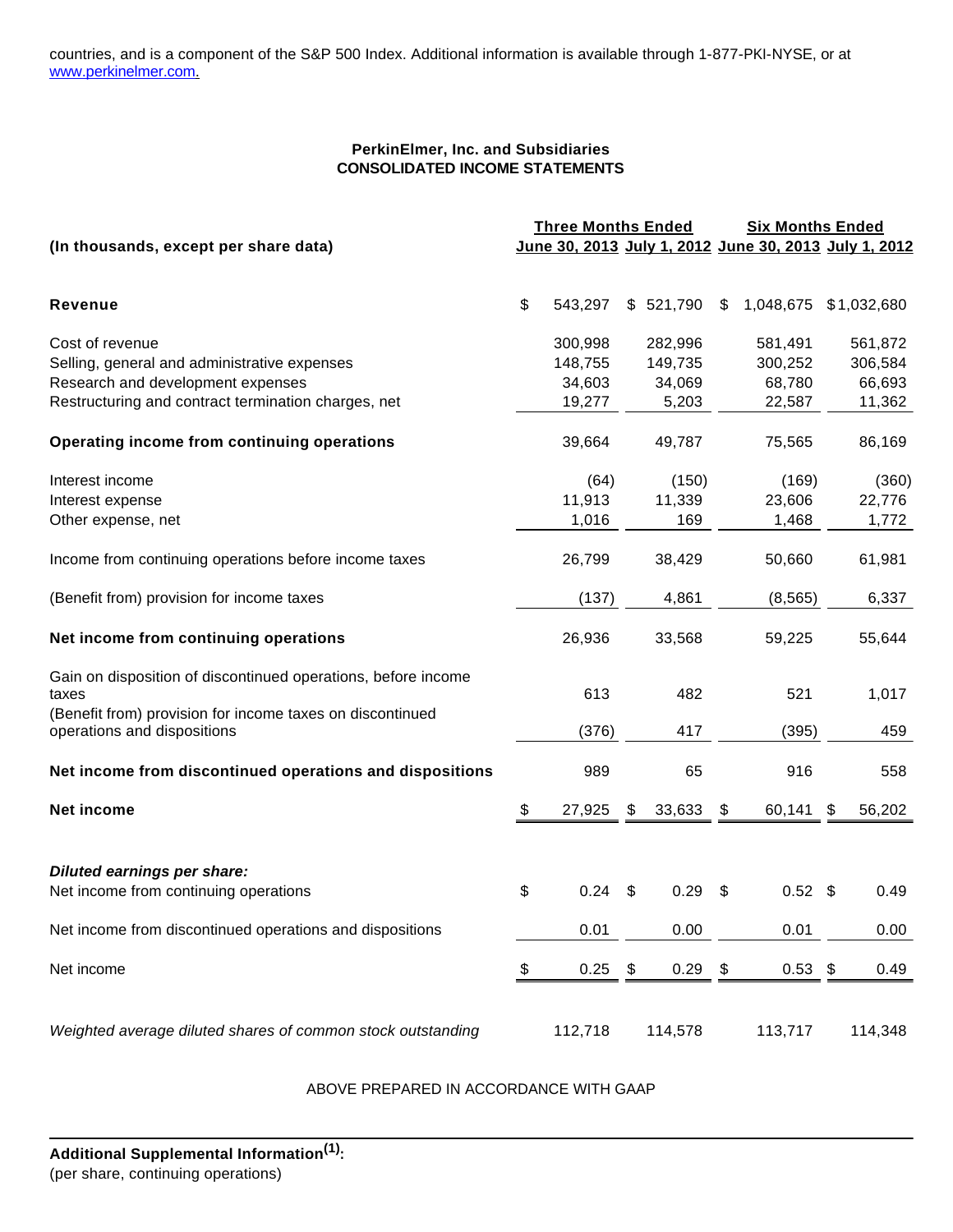| 0.51           |      | 0.53 |      | 0.86   |      | 0.96      |
|----------------|------|------|------|--------|------|-----------|
|                |      |      |      |        |      | 0.07      |
|                |      |      |      |        |      |           |
|                |      | $\,$ |      | (0.08) |      |           |
| $\blacksquare$ |      | 0.00 |      | (0.00) |      | 0.01      |
| 0.00           |      | 0.00 |      | 0.00   |      | 0.00      |
| 0.02           |      | 0.06 |      | 0.03   |      | 0.13      |
| 0.13           |      | 0.13 |      | 0.26   |      | 0.26      |
| \$<br>0.24     |      | 0.29 | - \$ |        |      | 0.49      |
|                | 0.11 |      | 0.04 |        | 0.13 | $0.52$ \$ |

 $(1)$  Amount may not add due to rounding.

# **PerkinElmer, Inc. and Subsidiaries REVENUE AND OPERATING INCOME (LOSS)**

|                                       |                                                                                            | <b>Three Months Ended</b><br><b>Six Months Ended</b> |                                                      |                        |                               |  |  |  |  |  |  |
|---------------------------------------|--------------------------------------------------------------------------------------------|------------------------------------------------------|------------------------------------------------------|------------------------|-------------------------------|--|--|--|--|--|--|
| (In thousands, except percentages)    |                                                                                            | June 30, 2013                                        | July 1, 2012<br>(as adjusted)                        | June 30, 2013          | July 1, 2012<br>(as adjusted) |  |  |  |  |  |  |
| <b>Human Health</b>                   | Reported revenue<br>Purchase accounting adjustments                                        | \$<br>299,943<br>3,799                               | 287,753<br>$\boldsymbol{\mathsf{S}}$<br>\$<br>10,463 | 581,272<br>\$<br>5,731 | 568,531<br>16,936             |  |  |  |  |  |  |
|                                       | <b>Adjusted Revenue</b>                                                                    | 303,742                                              | 298,216                                              | 587,003                | 585,467                       |  |  |  |  |  |  |
|                                       | Reported operating income from<br>continued operations                                     | 30,076                                               | 30,353                                               | 55,096                 | 48,564                        |  |  |  |  |  |  |
|                                       | OP%                                                                                        | 10.0%                                                | 10.5%                                                | 9.5%                   | 8.5%                          |  |  |  |  |  |  |
|                                       | Amortization of intangible assets                                                          | 19,796                                               | 20,352                                               | 39,822                 | 41,168                        |  |  |  |  |  |  |
|                                       | Purchase accounting adjustments                                                            | 3,905                                                | 11,307                                               | 5,885                  | 22,854                        |  |  |  |  |  |  |
|                                       | Acquisition-related costs<br>Restructuring and contract                                    | 7                                                    | 163                                                  | 29                     | 339                           |  |  |  |  |  |  |
|                                       | termination charges, net                                                                   | 10,580                                               | 4,442                                                | 13,818                 | 9,383                         |  |  |  |  |  |  |
|                                       | Adjusted operating income                                                                  | 64,364                                               | 66,617                                               | 114,650                | 122,308                       |  |  |  |  |  |  |
|                                       | Adjusted OP%                                                                               | 21.2%                                                | 22.3%                                                | 19.5%                  | 20.9%                         |  |  |  |  |  |  |
| <b>Environmental</b><br><b>Health</b> | Reported revenue                                                                           | 243,354                                              | 234,037                                              | 467,403                | 464,149                       |  |  |  |  |  |  |
|                                       | Purchase accounting adjustments<br>Adjusted Revenue                                        | 243,354                                              | 234,037                                              | 467,403                | 464,149                       |  |  |  |  |  |  |
|                                       |                                                                                            |                                                      |                                                      |                        |                               |  |  |  |  |  |  |
|                                       | Reported operating income from<br>continued operations                                     | 19,298                                               | 29,344                                               | 40,026                 | 59,473                        |  |  |  |  |  |  |
|                                       | OP%                                                                                        | 7.9%                                                 | 12.5%                                                | 8.6%                   | 12.8%                         |  |  |  |  |  |  |
|                                       | Amortization of intangible assets                                                          | 2,474                                                | 2,989                                                | 4,936                  | 5,572                         |  |  |  |  |  |  |
|                                       | Purchase accounting adjustments<br>Acquisition-related costs<br>Restructuring and contract | 59                                                   | (68)                                                 | 108                    | $\overline{7}$                |  |  |  |  |  |  |
|                                       | termination charges, net                                                                   | 8,697                                                | 761                                                  | 8,769                  | 1,979                         |  |  |  |  |  |  |
|                                       | Adjusted operating income                                                                  | 30,528                                               | 33,026                                               | 53,839                 | 67,031                        |  |  |  |  |  |  |
|                                       | Adjusted OP%                                                                               | 12.5%                                                | 14.1%                                                | 11.5%                  | 14.4%                         |  |  |  |  |  |  |
| Corporate                             | Reported operating loss<br>Mark to market on post-retirement                               | (9,710)                                              | (9,910)                                              | (19, 557)              | (21, 868)                     |  |  |  |  |  |  |
|                                       | benefits                                                                                   |                                                      |                                                      | (47)                   | 1,219                         |  |  |  |  |  |  |
|                                       | Adjusted operating loss                                                                    | (9,710)                                              | (9,910)                                              | (19,604)               | (20, 649)                     |  |  |  |  |  |  |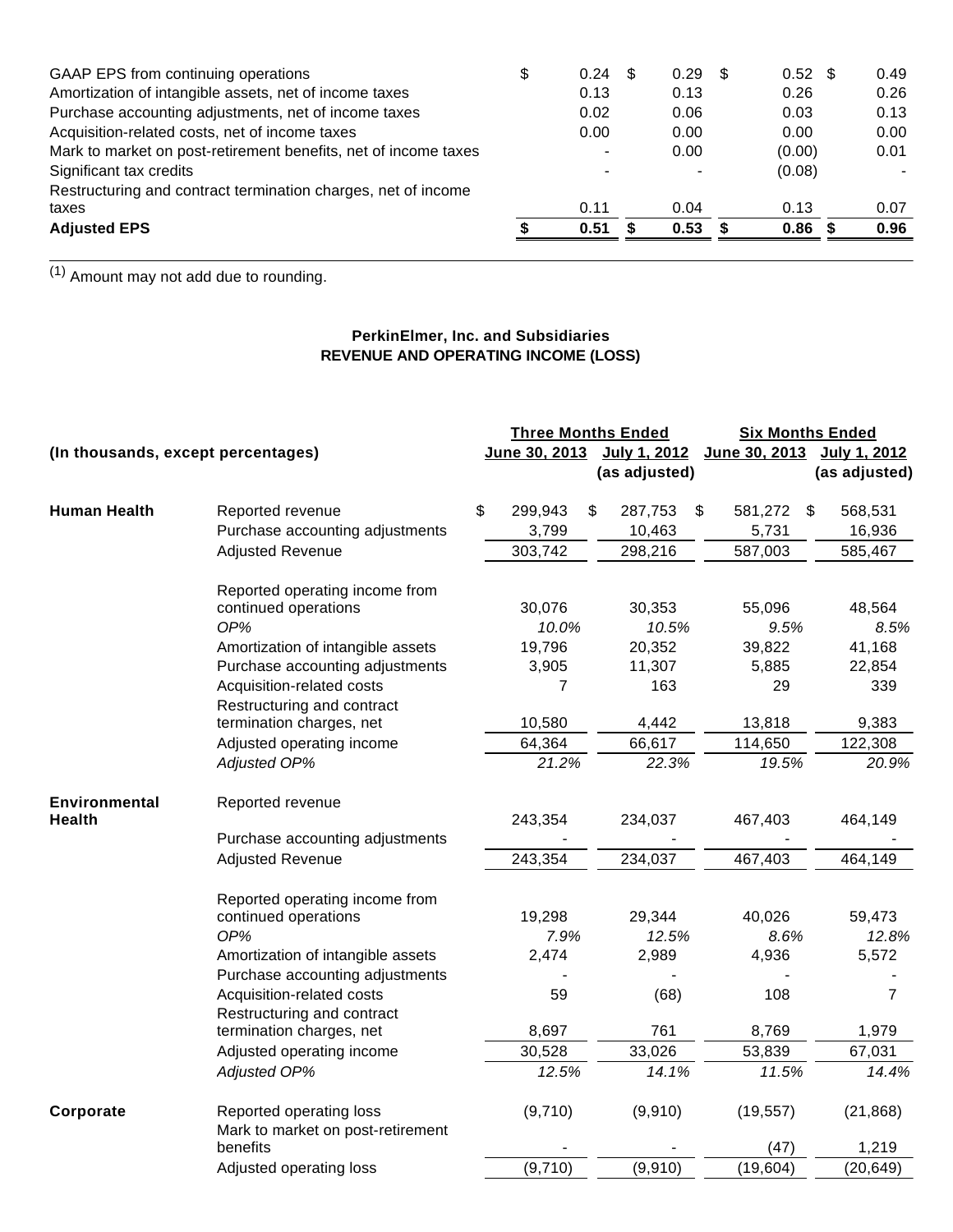| Continuing        | Reported revenue                  |               |     |              |                |           |
|-------------------|-----------------------------------|---------------|-----|--------------|----------------|-----------|
| <b>Operations</b> |                                   | \$<br>543,297 | \$. | 521,790<br>S | 1,048,675<br>S | 1,032,680 |
|                   | Purchase accounting adjustments   | 3,799         |     | 10,463       | 5,731          | 16,936    |
|                   | <b>Adjusted Revenue</b>           | 547,096       |     | 532,253      | 1,054,406      | 1,049,616 |
|                   | Reported operating income from    |               |     |              |                |           |
|                   | continued operations              | 39,664        |     | 49,787       | 75,565         | 86,169    |
|                   | OP%                               | 7.3%          |     | 9.5%         | 7.2%           | 8.3%      |
|                   | Amortization of intangible assets | 22,270        |     | 23,341       | 44,758         | 46,740    |
|                   | Purchase accounting adjustments   | 3,905         |     | 11,307       | 5,885          | 22,854    |
|                   | Acquisition-related costs         | 66            |     | 95           | 137            | 346       |
|                   | Mark to market on post-retirement |               |     |              |                |           |
|                   | benefits                          |               |     |              | (47)           | 1,219     |
|                   | Restructuring and contract        |               |     |              |                |           |
|                   | termination charges, net          | 19,277        |     | 5,203        | 22,587         | 11,362    |
|                   | Adjusted operating income         | 85,182        | S.  | \$<br>89,733 | 148,885<br>\$. | 168,690   |
|                   | <b>Adjusted OP%</b>               | 15.6%         |     | 16.9%        | 14.1%          | 16.1%     |

REPORTED REVENUE AND REPORTED OPERATING INCOME (LOSS) PREPARED IN ACCORDANCE WITH GAAP

# **PerkinElmer, Inc. and Subsidiaries CONSOLIDATED STATEMENTS OF CASH FLOWS**

|                                                                                                                    | <b>Three Months Ended</b>  |    | <b>Six Months Ended</b> |    |                            |    |                  |  |
|--------------------------------------------------------------------------------------------------------------------|----------------------------|----|-------------------------|----|----------------------------|----|------------------|--|
|                                                                                                                    | June 30, 2013 July 1, 2012 |    |                         |    | June 30, 2013 July 1, 2012 |    |                  |  |
| (In thousands)                                                                                                     |                            |    |                         |    |                            |    |                  |  |
| <b>Operating activities:</b>                                                                                       |                            |    |                         |    |                            |    |                  |  |
| Net income                                                                                                         | \$<br>27,925               | \$ | 33,633                  | \$ | 60,141                     | \$ | 56,202           |  |
| Less: income from discontinued operations and dispositions,<br>net of income taxes                                 | (989)                      |    | (65)                    |    | (916)                      |    | (558)            |  |
| Income from continuing operations                                                                                  | 26,936                     |    | 33,568                  |    | 59,225                     |    | 55,644           |  |
| Adjustments to reconcile income from continuing operations                                                         |                            |    |                         |    |                            |    |                  |  |
| to net cash provided by continuing operations:                                                                     |                            |    | 4,776                   |    | 7,642                      |    |                  |  |
| Stock-based compensation                                                                                           | 3,226<br>19,277            |    | 5,203                   |    | 22,587                     |    | 10,252<br>11,362 |  |
| Restructuring and contract termination charges, net<br>Amortization of deferred debt issuance costs, interest rate |                            |    |                         |    |                            |    |                  |  |
| hedge and accretion of discounts                                                                                   | 867                        |    | 878                     |    | 1,680                      |    | 1,745            |  |
| Depreciation and amortization                                                                                      | 32,239                     |    | 32,156                  |    | 62,810                     |    | 64,163           |  |
| Amortization of acquired inventory revaluation                                                                     | 74                         |    | 279                     |    | 203                        |    | 4,774            |  |
| Changes in operating assets and liabilities which (used)<br>provided cash, excluding                               |                            |    |                         |    |                            |    |                  |  |
| effects from companies purchased and divested:                                                                     |                            |    |                         |    |                            |    |                  |  |
| Accounts receivable, net                                                                                           | (25, 597)                  |    | 7,623                   |    | 14,630                     |    | 13,473           |  |
| Inventories, net                                                                                                   | (1, 363)                   |    | 318                     |    | (17, 550)                  |    | (12, 652)        |  |
| Accounts payable                                                                                                   | (1, 463)                   |    | 13,364                  |    | 3,478                      |    | 1,645            |  |
| Accrued expenses and other                                                                                         | (26, 587)                  |    | (20, 752)               |    | (115, 978)                 |    | (57, 733)        |  |
| Net cash provided by operating activities of continuing<br>operations                                              | 27,609                     |    | 77,413                  |    | 38,727                     |    | 92,673           |  |
| Net cash provided by (used in) operating activities of                                                             |                            |    |                         |    |                            |    |                  |  |
| discontinued operations                                                                                            | 253                        |    | (1,023)                 |    | 66                         |    | (744)            |  |
| Net cash provided by operating activities                                                                          | 27,862                     |    | 76,390                  |    | 38,793                     |    | 91,929           |  |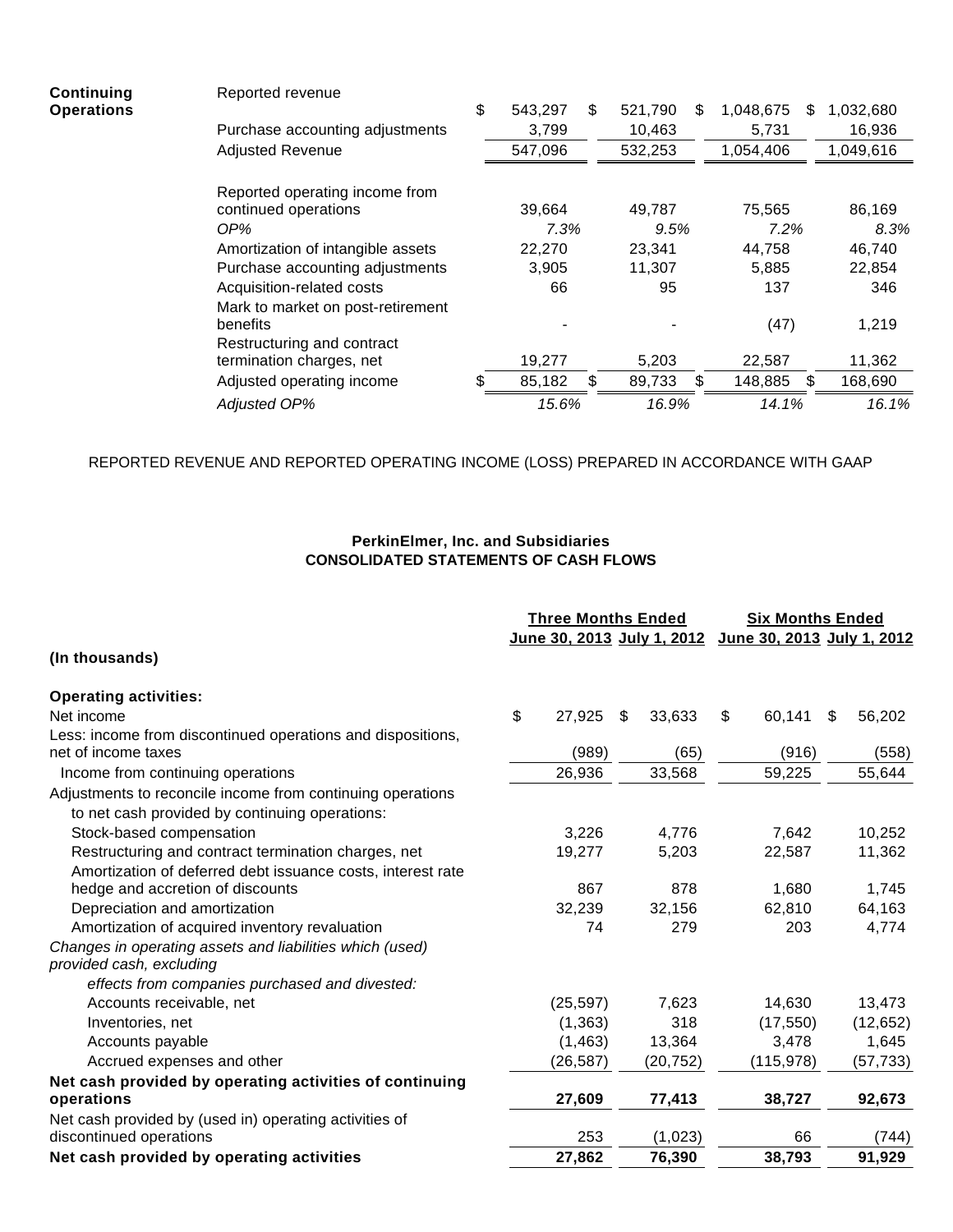| <b>Investing activities:</b>                                                                             |               |               |               |   |           |
|----------------------------------------------------------------------------------------------------------|---------------|---------------|---------------|---|-----------|
| Capital expenditures                                                                                     | (11, 023)     | (6, 221)      | (22, 852)     |   | (11, 449) |
| Proceeds from surrender of life insurance policies                                                       | 220           |               | 220           |   |           |
| Changes in restricted cash balances                                                                      |               | 200           |               |   | 200       |
| Activity related to acquisitions and investments, net of cash                                            |               |               |               |   |           |
| and cash equivalents acquired                                                                            | (1, 449)      |               | (49)          |   |           |
| Net cash used in investing activities of continuing                                                      |               |               |               |   |           |
| operations                                                                                               | (12, 252)     | (6,021)       | (22, 681)     |   | (11, 249) |
| Net cash provided by investing activities of discontinued                                                |               |               |               |   |           |
| operations                                                                                               | 371           | 988           | 494           |   | 988       |
| Net cash used in investing activities                                                                    | (11, 881)     | (5,033)       | (22, 187)     |   | (10, 261) |
| <b>Financing Activities:</b>                                                                             |               |               |               |   |           |
| Payments on revolving credit facility                                                                    | (147,000)     | (122,000)     | (282,000)     |   | (244,000) |
| Proceeds from revolving credit facility                                                                  | 127,000       | 99,000        | 340,000       |   | 210,000   |
| Payments of debt issuance costs                                                                          |               | (137)         |               |   | (416)     |
| Settlement of cash flow hedges                                                                           | 523           |               | 1,363         |   |           |
| Net (payments on) proceeds from other credit facilities                                                  | (2,758)       |               | 5,264         |   |           |
| Payments for acquisition-related contingent consideration                                                |               | (9, 343)      |               |   | (9, 343)  |
| Excess tax benefit from exercise of common stock options                                                 |               |               |               |   | 1,139     |
| Proceeds from issuance of common stock under stock plans                                                 | 1,827         | 2,247         | 7,289         |   | 11,746    |
| Purchases of common stock                                                                                | (135)         | (431)         | (126, 993)    |   | (2,063)   |
| Dividends paid                                                                                           | (7, 832)      | (7,969)       | (15, 892)     |   | (15, 891) |
| Net cash used in financing activities                                                                    | (28, 375)     | (38, 633)     | (70, 969)     |   | (48,828)  |
| Effect of exchange rate changes on cash and cash equivalents                                             | (1,007)       | (6,078)       | (4,611)       |   | (3, 779)  |
|                                                                                                          | (13, 401)     | 26,646        | (58, 974)     |   | 29,061    |
| Net (decrease) increase in cash and cash equivalents<br>Cash and cash equivalents at beginning of period | 125,871       | 144,757       | 171,444       |   | 142,342   |
|                                                                                                          |               |               |               |   |           |
| Cash and cash equivalents at end of period                                                               | \$<br>112,470 | 171,403<br>\$ | \$<br>112,470 | S | 171,403   |

# PREPARED IN ACCORDANCE WITH GAAP

# **PerkinElmer, Inc. and Subsidiaries CONSOLIDATED BALANCE SHEETS**

| (In thousands)                        | June 30, 2013 December 30, 2012 |            |   |            |  |  |  |
|---------------------------------------|---------------------------------|------------|---|------------|--|--|--|
| Current assets:                       |                                 |            |   |            |  |  |  |
| Cash and cash equivalents             | \$                              | 112,470    | S | 171,444    |  |  |  |
| Accounts receivable, net              |                                 | 434,798    |   | 457,011    |  |  |  |
| Inventories, net                      |                                 | 259,470    |   | 247,688    |  |  |  |
| Other current assets                  |                                 | 99,767     |   | 95,611     |  |  |  |
| Total current assets                  |                                 | 906,505    |   | 971,754    |  |  |  |
| Property, plant and equipment, net:   |                                 |            |   |            |  |  |  |
| At cost                               |                                 | 528,051    |   | 513,479    |  |  |  |
| Accumulated depreciation              |                                 | (313, 922) |   | (302, 963) |  |  |  |
| Property, plant and equipment, net    |                                 | 214,129    |   | 210,516    |  |  |  |
| Marketable securities and investments |                                 | 1,139      |   | 1,149      |  |  |  |
| Intangible assets, net                |                                 | 487,312    |   | 529,901    |  |  |  |
| Goodwill                              |                                 | 2,117,062  |   | 2,122,788  |  |  |  |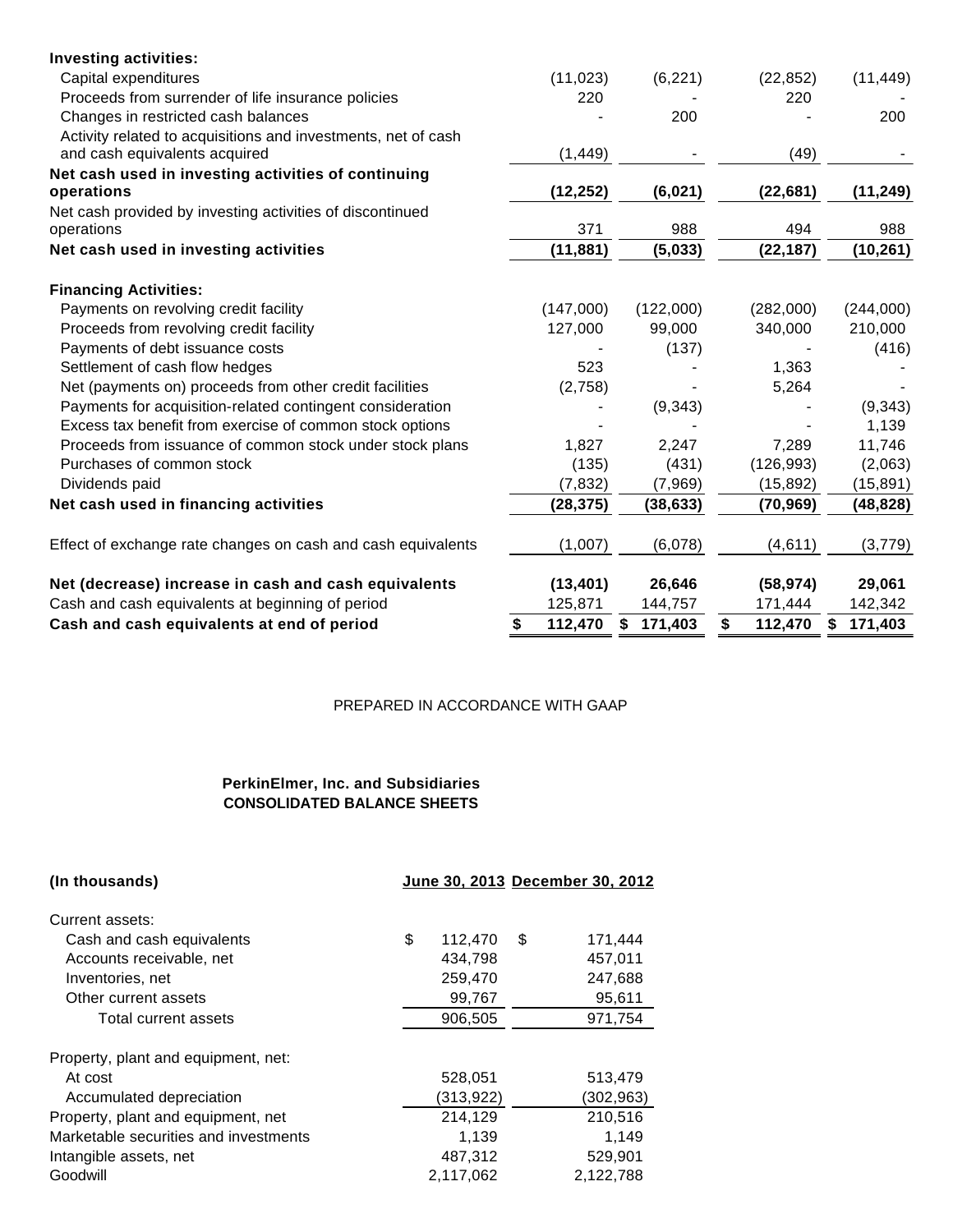| Other assets, net                              | 85,137 |           |                 |  |  |  |  |  |  |  | 65,654 |
|------------------------------------------------|--------|-----------|-----------------|--|--|--|--|--|--|--|--------|
| Total assets                                   | S      | 3,811,284 | \$<br>3,901,762 |  |  |  |  |  |  |  |        |
| Current liabilities:                           |        |           |                 |  |  |  |  |  |  |  |        |
| Short-term debt                                | \$     | 2,215     | \$<br>1,772     |  |  |  |  |  |  |  |        |
| Accounts payable                               |        | 170,122   | 168,943         |  |  |  |  |  |  |  |        |
| Short-term accrued restructuring               |        | 32,641    | 21,364          |  |  |  |  |  |  |  |        |
| Accrued expenses and other current liabilities |        | 357,803   | 388,026         |  |  |  |  |  |  |  |        |
| Current liabilities of discontinued operations |        | 500       | 995             |  |  |  |  |  |  |  |        |
| Total current liabilities                      |        | 563,281   | 581,100         |  |  |  |  |  |  |  |        |
|                                                |        |           |                 |  |  |  |  |  |  |  |        |
| Long-term debt                                 |        | 1,001,858 | 938,824         |  |  |  |  |  |  |  |        |
| Long-term accrued restructuring                |        | 4,972     | 6,387           |  |  |  |  |  |  |  |        |
| Long-term liabilities                          |        | 381,321   | 435,639         |  |  |  |  |  |  |  |        |
| <b>Total liabilities</b>                       |        | 1,951,432 | 1,961,950       |  |  |  |  |  |  |  |        |
|                                                |        |           |                 |  |  |  |  |  |  |  |        |
| Total stockholders' equity                     |        | 1,859,852 | 1,939,812       |  |  |  |  |  |  |  |        |
| Total liabilities and stockholders' equity     |        | 3,811,284 | \$<br>3,901,762 |  |  |  |  |  |  |  |        |

# PREPARED IN ACCORDANCE WITH GAAP

# **PerkinElmer, Inc. and Subsidiaries RECONCILIATION OF GAAP TO NON-GAAP FINANCIAL MEASURES(1)**

| (In millions, except per share data and percentages) |                           | <b>PKI</b>    |            |    |              |         |  |  |  |  |
|------------------------------------------------------|---------------------------|---------------|------------|----|--------------|---------|--|--|--|--|
|                                                      | <b>Three Months Ended</b> |               |            |    |              |         |  |  |  |  |
|                                                      |                           | June 30, 2013 |            |    | July 1, 2012 |         |  |  |  |  |
| <b>Adjusted revenue:</b>                             |                           |               |            |    |              |         |  |  |  |  |
| Revenue                                              | \$                        | 543.3         |            | \$ | 521.8        |         |  |  |  |  |
| Purchase accounting adjustments                      |                           | 3.8           |            |    | 10.5         |         |  |  |  |  |
| Adjusted revenue                                     | \$                        | 547.1         |            | \$ | 532.3        |         |  |  |  |  |
| Adjusted gross margin:                               |                           |               |            |    |              |         |  |  |  |  |
| Gross margin                                         | \$                        | 242.3         | 44.6% \$   |    | 238.8        | 45.8%   |  |  |  |  |
| Amortization of intangible assets                    |                           | 12.7          | 2.3%       |    | 13.0         | 2.5%    |  |  |  |  |
| Purchase accounting adjustments                      |                           | 3.9           | 0.7%       |    | 10.7         | 2.1%    |  |  |  |  |
| Adjusted gross margin                                | $\boldsymbol{\mathsf{S}}$ | 258.9         | 47.3% \$   |    | 262.5        | 49.3%   |  |  |  |  |
| <b>Adjusted SG&amp;A:</b>                            |                           |               |            |    |              |         |  |  |  |  |
| SG&A                                                 | \$                        | 148.8         | 27.4% \$   |    | 149.7        | 28.7%   |  |  |  |  |
| Amortization of intangible assets                    |                           | (9.5)         | $-1.7%$    |    | (10.1)       | $-1.9%$ |  |  |  |  |
| Purchase accounting adjustments                      |                           | (0.0)         | 0.0%       |    | (0.6)        | $-0.1%$ |  |  |  |  |
| Acquisition-related costs                            |                           | (0.1)         | 0.0%       |    | (0.1)        | 0.0%    |  |  |  |  |
| Adjusted SG&A                                        | \$                        | 139.2         | 25.4% \$   |    | 138.9        | 26.1%   |  |  |  |  |
| <b>Adjusted R&amp;D:</b>                             |                           |               |            |    |              |         |  |  |  |  |
| R&D                                                  | \$                        | 34.6          | $6.4\%$ \$ |    | 34.1         | 6.5%    |  |  |  |  |
| Amortization of intangible assets                    |                           | (0.1)         | 0.0%       |    | (0.3)        | 0.0%    |  |  |  |  |
| Adjusted R&D                                         | \$                        | 34.5          | 6.3%       | \$ | 33.8         | 6.4%    |  |  |  |  |
| <b>Adjusted operating income:</b>                    |                           |               |            |    |              |         |  |  |  |  |
| Operating income                                     | \$                        | 39.7          | $7.3\%$ \$ |    | 49.8         | 9.5%    |  |  |  |  |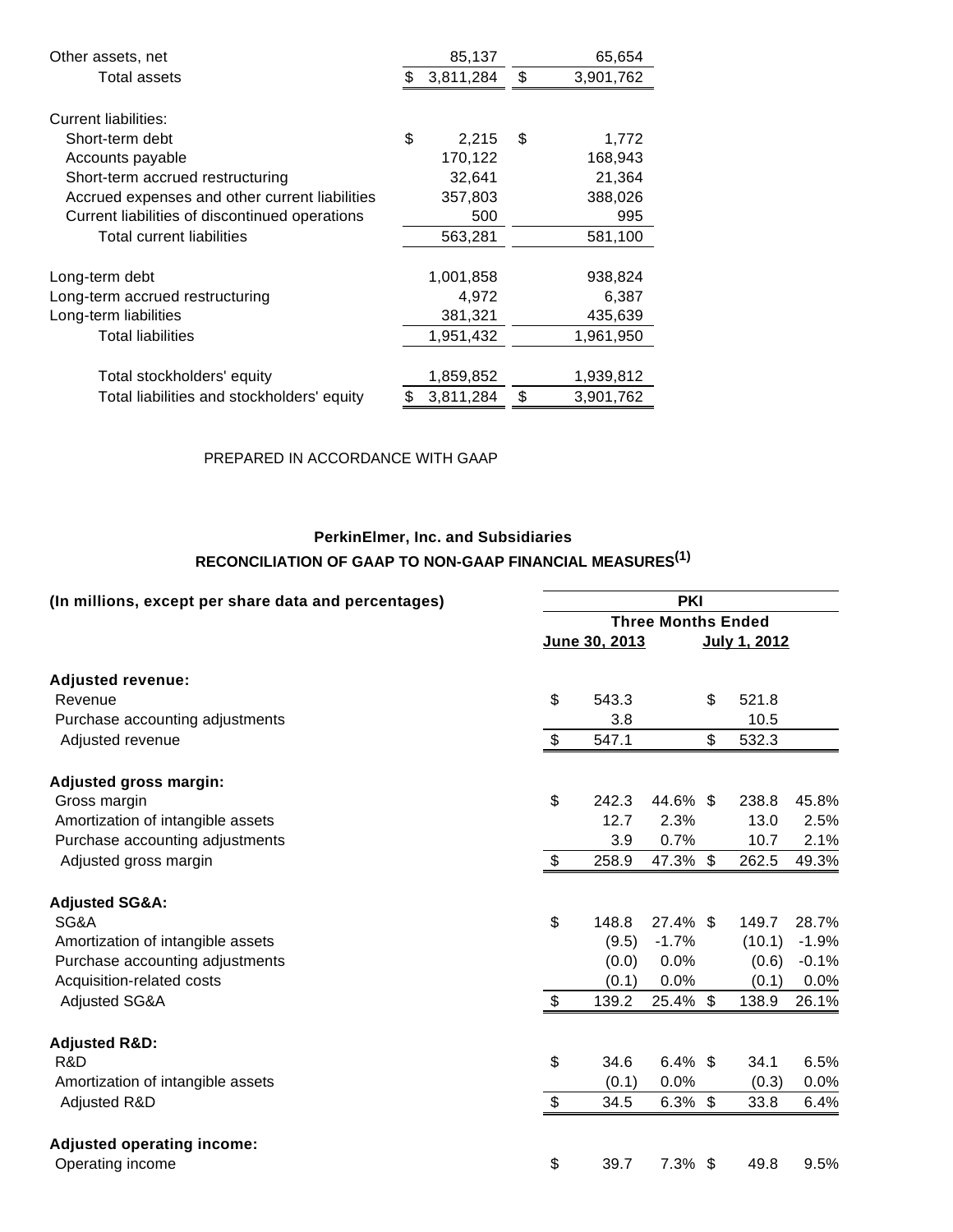| Amortization of intangible assets                   | 22.3 | $4.1\%$     | 23.3 | 4.5%    |
|-----------------------------------------------------|------|-------------|------|---------|
| Purchase accounting adjustments                     | 3.9  | $0.7\%$     | 11.3 | $2.2\%$ |
| Acquisition-related costs                           | 0.1  | $0.0\%$     | 0.1  | $0.0\%$ |
| Restructuring and contract termination charges, net | 19.3 | 3.5%        | 5.2  | $1.0\%$ |
| Adjusted operating income                           | 85.2 | $15.6\%$ \$ | 89.7 | 16.9%   |

|                                                                     | <b>PKI</b>                                       |               |                             |    |              |       |  |  |  |  |  |  |
|---------------------------------------------------------------------|--------------------------------------------------|---------------|-----------------------------|----|--------------|-------|--|--|--|--|--|--|
|                                                                     |                                                  |               | <b>Three Months Ended</b>   |    |              |       |  |  |  |  |  |  |
|                                                                     |                                                  | June 30, 2013 |                             |    | July 1, 2012 |       |  |  |  |  |  |  |
| <b>Adjusted EPS:</b>                                                |                                                  |               |                             |    |              |       |  |  |  |  |  |  |
| <b>EPS</b>                                                          | \$                                               | 0.25          |                             | \$ | 0.29         |       |  |  |  |  |  |  |
| Discontinued operations, net of income taxes                        |                                                  | 0.01          |                             |    | 0.00         |       |  |  |  |  |  |  |
| EPS from continuing operations                                      |                                                  | 0.24          |                             |    | 0.29         |       |  |  |  |  |  |  |
| Amortization of intangible assets, net of income taxes              |                                                  | 0.13          |                             |    | 0.13         |       |  |  |  |  |  |  |
| Purchase accounting adjustments, net of income taxes                |                                                  | 0.02          |                             |    | 0.06         |       |  |  |  |  |  |  |
| Acquisition-related costs, net of income taxes                      |                                                  | 0.00          |                             |    | 0.00         |       |  |  |  |  |  |  |
| Restructuring and contract termination charges, net of income taxes |                                                  | 0.11          |                             |    | 0.04         |       |  |  |  |  |  |  |
| <b>Adjusted EPS</b>                                                 | \$                                               | 0.51          |                             | \$ | 0.53         |       |  |  |  |  |  |  |
|                                                                     |                                                  |               |                             |    |              |       |  |  |  |  |  |  |
|                                                                     | <b>Human Health</b><br><b>Three Months Ended</b> |               |                             |    |              |       |  |  |  |  |  |  |
|                                                                     |                                                  | June 30, 2013 |                             |    | July 1, 2012 |       |  |  |  |  |  |  |
|                                                                     |                                                  |               |                             |    |              |       |  |  |  |  |  |  |
| <b>Adjusted revenue:</b>                                            |                                                  |               |                             |    |              |       |  |  |  |  |  |  |
| Revenue                                                             | \$                                               | 299.9         |                             | \$ | 287.8        |       |  |  |  |  |  |  |
| Purchase accounting adjustments                                     |                                                  | 3.8           |                             |    | 10.5         |       |  |  |  |  |  |  |
| Adjusted revenue                                                    | \$                                               | 303.7         |                             | \$ | 298.2        |       |  |  |  |  |  |  |
| <b>Adjusted operating income:</b>                                   |                                                  |               |                             |    |              |       |  |  |  |  |  |  |
| Operating income                                                    | \$                                               | 30.1          | 10.0% \$                    |    | 30.4         | 10.5% |  |  |  |  |  |  |
| Amortization of intangible assets                                   |                                                  | 19.8          | 6.6%                        |    | 20.4         | 7.1%  |  |  |  |  |  |  |
| Purchase accounting adjustments                                     |                                                  | 3.9           | 1.3%                        |    | 11.3         | 3.9%  |  |  |  |  |  |  |
| Acquisition-related costs                                           |                                                  | 0.0           | 0.0%                        |    | 0.2          | 0.1%  |  |  |  |  |  |  |
| Restructuring and contract termination charges, net                 |                                                  | 10.6          | 3.5%                        |    | 4.4          | 1.5%  |  |  |  |  |  |  |
| Adjusted operating income                                           | \$                                               | 64.4          | 21.2% \$                    |    | 66.6         | 22.3% |  |  |  |  |  |  |
|                                                                     |                                                  |               |                             |    |              |       |  |  |  |  |  |  |
|                                                                     |                                                  |               | <b>Environmental Health</b> |    |              |       |  |  |  |  |  |  |
|                                                                     |                                                  |               | <b>Three Months Ended</b>   |    |              |       |  |  |  |  |  |  |
|                                                                     |                                                  | June 30, 2013 |                             |    | July 1, 2012 |       |  |  |  |  |  |  |
| <b>Adjusted revenue:</b>                                            |                                                  |               |                             |    |              |       |  |  |  |  |  |  |
| Revenue                                                             | \$                                               | 243.4         |                             | \$ | 234.0        |       |  |  |  |  |  |  |
| Purchase accounting adjustments                                     |                                                  |               |                             |    |              |       |  |  |  |  |  |  |
| Adjusted revenue                                                    | \$                                               | 243.4         |                             | \$ | 234.0        |       |  |  |  |  |  |  |
|                                                                     |                                                  |               |                             |    |              |       |  |  |  |  |  |  |
| <b>Adjusted operating income:</b>                                   |                                                  |               |                             |    |              |       |  |  |  |  |  |  |
| Operating income                                                    | \$                                               | 19.3          | 7.9% \$                     |    | 29.3         | 12.5% |  |  |  |  |  |  |
| Amortization of intangible assets                                   |                                                  | 2.5           | 1.0%                        |    | 3.0          | 1.3%  |  |  |  |  |  |  |
| Acquisition-related costs                                           |                                                  | 0.1           | 0.0%                        |    | (0.1)        | 0.0%  |  |  |  |  |  |  |
| Restructuring and contract termination charges, net                 |                                                  | 8.7           | 3.6%                        |    | 0.8          | 0.3%  |  |  |  |  |  |  |
| Adjusted operating income                                           | \$                                               | 30.5          | 12.5% \$                    |    | 33.0         | 14.1% |  |  |  |  |  |  |

(1) Amount may not add due to rounding.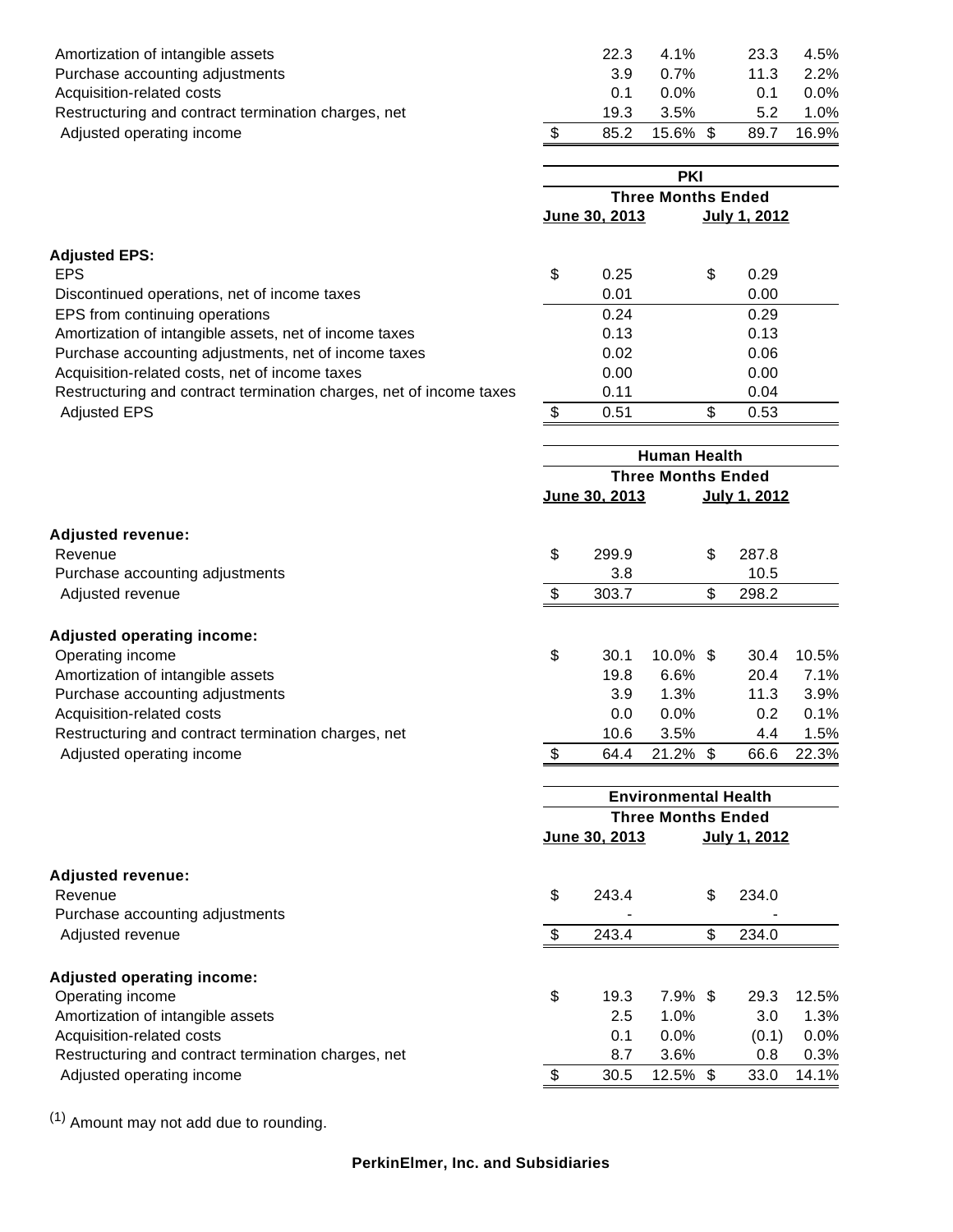# **RECONCILIATION OF GAAP TO NON-GAAP FINANCIAL MEASURES(1)**

# **(In millions, except per share data and percentages) PKI**

| (in immons, except per share data and percentages)     | гм                      |               |            |    |              |         |  |  |  |  |
|--------------------------------------------------------|-------------------------|---------------|------------|----|--------------|---------|--|--|--|--|
|                                                        | <b>Six Months Ended</b> |               |            |    |              |         |  |  |  |  |
|                                                        |                         | June 30, 2013 |            |    | July 1, 2012 |         |  |  |  |  |
| <b>Adjusted revenue:</b>                               |                         |               |            |    |              |         |  |  |  |  |
| Revenue                                                | \$                      | 1,048.7       |            | \$ | 1,032.7      |         |  |  |  |  |
| Purchase accounting adjustments                        |                         | 5.7           |            |    | 16.9         |         |  |  |  |  |
| Adjusted revenue                                       | \$                      | 1,054.4       |            | \$ | 1,049.6      |         |  |  |  |  |
| <b>Adjusted gross margin:</b>                          |                         |               |            |    |              |         |  |  |  |  |
| Gross margin                                           | \$                      | 467.2         | 44.5% \$   |    | 470.8        | 45.6%   |  |  |  |  |
| Amortization of intangible assets                      |                         | 25.6          | 2.4%       |    | 25.9         | 2.5%    |  |  |  |  |
| Purchase accounting adjustments                        |                         | 5.9           | 0.6%       |    | 21.7         | 2.1%    |  |  |  |  |
| Mark to market on post-retirement benefits             |                         | (0.0)         | 0.0%       |    | 1.2          | 0.1%    |  |  |  |  |
| Adjusted gross margin                                  | $\pmb{\mathfrak{P}}$    | 498.7         | 47.3% \$   |    | 519.7        | 49.5%   |  |  |  |  |
| <b>Adjusted SG&amp;A:</b>                              |                         |               |            |    |              |         |  |  |  |  |
| SG&A                                                   | \$                      | 300.3         | 28.6% \$   |    | 306.6        | 29.7%   |  |  |  |  |
| Amortization of intangible assets                      |                         | (19.0)        | $-1.8%$    |    | (20.4)       | $-2.0%$ |  |  |  |  |
| Purchase accounting adjustments                        |                         | 0.0           | 0.0%       |    | (1.1)        | $-0.1%$ |  |  |  |  |
| Acquisition-related costs                              |                         | (0.1)         | 0.0%       |    | (0.3)        | 0.0%    |  |  |  |  |
| Adjusted SG&A                                          | $\boldsymbol{\$}$       | 281.1         | 26.7% \$   |    | 284.6        | 27.1%   |  |  |  |  |
| <b>Adjusted R&amp;D:</b>                               |                         |               |            |    |              |         |  |  |  |  |
| R&D                                                    | \$                      | 68.8          | $6.6\%$ \$ |    | 66.7         | 6.5%    |  |  |  |  |
| Amortization of intangible assets                      |                         | (0.1)         | 0.0%       |    | (0.4)        | 0.0%    |  |  |  |  |
| Adjusted R&D                                           | \$                      | 68.6          | $6.5\%$ \$ |    | 66.3         | 6.3%    |  |  |  |  |
| <b>Adjusted operating income:</b>                      |                         |               |            |    |              |         |  |  |  |  |
| Operating income                                       | \$                      | 75.6          | $7.2\%$ \$ |    | 86.2         | 8.3%    |  |  |  |  |
| Amortization of intangible assets                      |                         | 44.8          | 4.3%       |    | 46.7         | 4.5%    |  |  |  |  |
| Purchase accounting adjustments                        |                         | 5.9           | 0.6%       |    | 22.9         | 2.2%    |  |  |  |  |
| Acquisition-related costs                              |                         | 0.1           | 0.0%       |    | 0.3          | 0.0%    |  |  |  |  |
| Mark to market on post-retirement benefits             |                         | (0.0)         | 0.0%       |    | 1.2          | 0.1%    |  |  |  |  |
| Restructuring and contract termination charges, net    |                         | 22.6          | 2.2%       |    | 11.4         | 1.1%    |  |  |  |  |
| Adjusted operating income                              | ¢                       | 148.9         | 14.1%      | \$ | 168.7        | 16.1%   |  |  |  |  |
|                                                        |                         |               |            |    | <b>PKI</b>   |         |  |  |  |  |
|                                                        | <b>Six Months Ended</b> |               |            |    |              |         |  |  |  |  |
|                                                        |                         | June 30, 2013 |            |    | July 1, 2012 |         |  |  |  |  |
| <b>Adjusted EPS:</b>                                   |                         |               |            |    |              |         |  |  |  |  |
| <b>EPS</b>                                             | \$                      | 0.53          |            | \$ | 0.49         |         |  |  |  |  |
| Discontinued operations, net of income taxes           |                         | 0.01          |            |    | 0.00         |         |  |  |  |  |
| EPS from continuing operations                         |                         | 0.52          |            |    | 0.49         |         |  |  |  |  |
| Amortization of intangible assets, net of income taxes |                         | 0.26          |            |    | 0.26         |         |  |  |  |  |
| Purchase accounting adjustments, net of income taxes   |                         | 0.03          |            |    | 0.13         |         |  |  |  |  |

| Acquisition-related costs, net of income taxes |  |  |
|------------------------------------------------|--|--|

| <b>EPS</b>                                                      | \$<br>0.53 | \$<br>0.49 |
|-----------------------------------------------------------------|------------|------------|
| Discontinued operations, net of income taxes                    | 0.01       | 0.00       |
| EPS from continuing operations                                  | 0.52       | 0.49       |
| Amortization of intangible assets, net of income taxes          | 0.26       | 0.26       |
| Purchase accounting adjustments, net of income taxes            | 0.03       | 0.13       |
| Acquisition-related costs, net of income taxes                  | 0.00       | 0.00       |
| Mark to market on post-retirement benefits, net of income taxes | (0.00)     | 0.01       |
| Significant tax credits                                         | (0.08)     |            |
| Restructuring and contract termination charges, net of income   |            |            |
| taxes                                                           | 0.13       | 0.07       |
| <b>Adjusted EPS</b>                                             | 0.86       | 0.96       |
|                                                                 |            |            |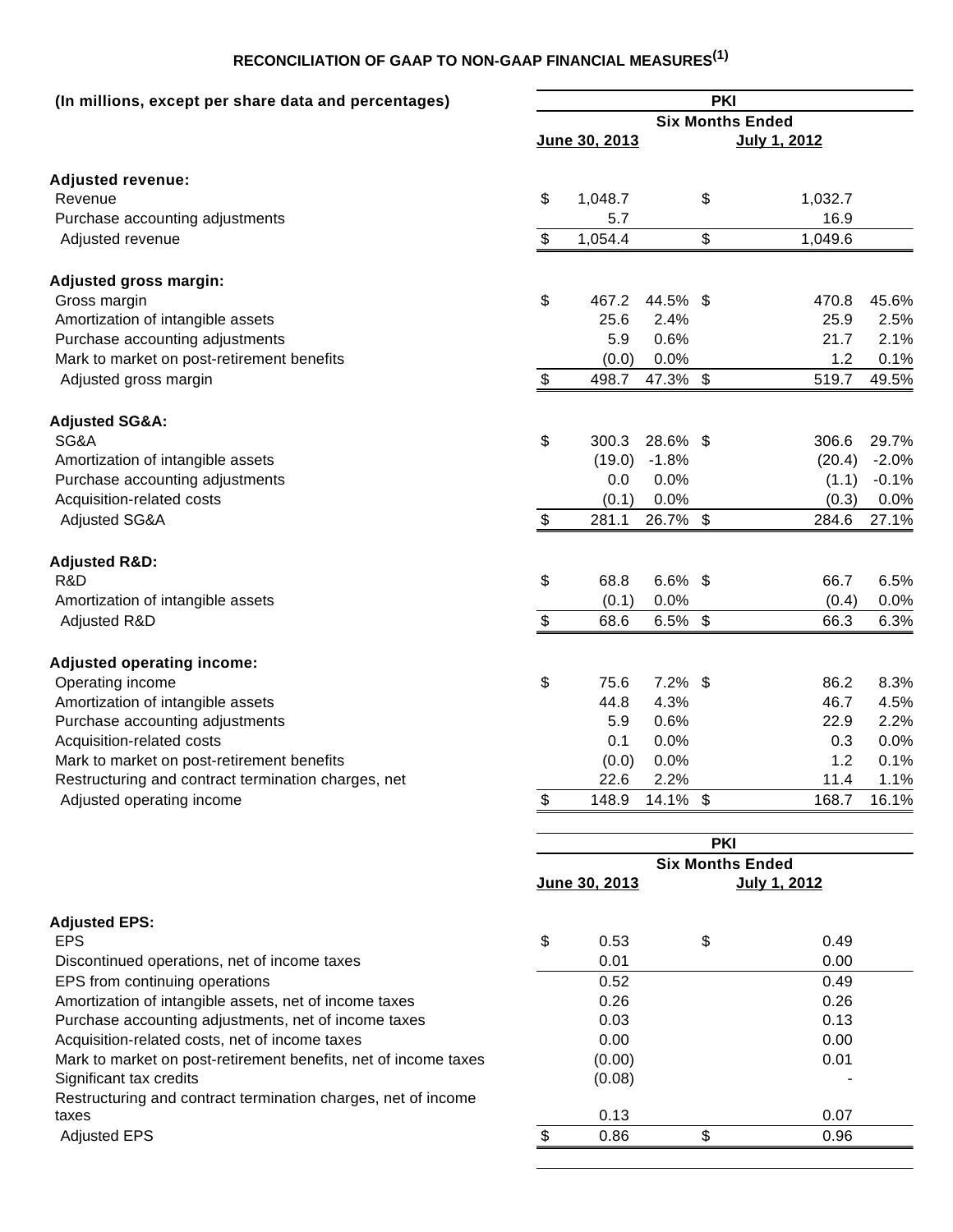|                                                               | <b>PKI</b>                 |
|---------------------------------------------------------------|----------------------------|
|                                                               | <b>Twelve Months Ended</b> |
|                                                               | <b>December 30, 2012</b>   |
| <b>Adjusted EPS:</b>                                          | Projected                  |
| EPS from continuing operations                                | \$<br>$1.40 - $1.47$       |
| Amortization of intangible assets, net of income taxes        | 0.52                       |
| Purchase accounting adjustments, net of income taxes          | 0.05                       |
| Acquisition-related costs, net of income taxes                |                            |
| Mark to market on post-retirement benefits,                   |                            |
| net of income taxes                                           |                            |
| Significant tax credits                                       | (0.08)                     |
| Restructuring and contract termination charges, net of income |                            |
| taxes                                                         | 0.14                       |
| <b>Adiusted EPS</b>                                           | ዳ<br>$2.03 - $2.10$        |

|                                                                    |  |                      | <b>Six Months Ended</b> |       |
|--------------------------------------------------------------------|--|----------------------|-------------------------|-------|
| <b>Adjusted Operating Cash Flow:</b>                               |  | <b>June 30, 2013</b> | July 1, 2012            |       |
| Net cash provided by operating activities of continuing operations |  | 38.7                 | S                       | 92.7  |
| Significant contributions to post-retirement plans                 |  | 47.0                 |                         | 17.0  |
| Significant prepaid royalty payments                               |  | 12.9                 |                         |       |
| Acquisition adjustments                                            |  |                      |                         | 3.8   |
| Excess tax benefit from exercise of common stock                   |  | $\,$                 |                         | 1.1   |
| Adjusted operating cash flow                                       |  | 98.6                 |                         | 114.6 |

**PKI**

|                                                     |                         | <b>Human Health</b> |            |    |                     |         |
|-----------------------------------------------------|-------------------------|---------------------|------------|----|---------------------|---------|
|                                                     | <b>Six Months Ended</b> |                     |            |    |                     |         |
|                                                     |                         | June 30, 2013       |            |    | <u>July 1, 2012</u> |         |
| <b>Adjusted revenue:</b>                            |                         |                     |            |    |                     |         |
| Revenue                                             | \$                      | 581.3               |            | \$ | 568.5               |         |
| Purchase accounting adjustments                     |                         | 5.7                 |            |    | 16.9                |         |
| Adjusted revenue                                    | \$                      | 587.0               |            | \$ | 585.5               |         |
| <b>Adjusted operating income:</b>                   |                         |                     |            |    |                     |         |
| Operating income                                    | \$                      | 55.1                | $9.5\%$ \$ |    | 48.6                | 8.5%    |
| Amortization of intangible assets                   |                         | 39.8                | 6.9%       |    | 41.2                | 7.2%    |
| Purchase accounting adjustments                     |                         | 5.9                 | 1.0%       |    | 22.9                | 4.0%    |
| Acquisition-related costs                           |                         | 0.0                 | 0.0%       |    | 0.3                 | $0.1\%$ |
| Restructuring and contract termination charges, net |                         | 13.8                | 2.4%       |    | 9.4                 | 1.7%    |
| Adjusted operating income                           | \$                      | 114.7               | 19.5% \$   |    | 122.3               | 20.9%   |

|                                                     | <b>Environmental Health</b> |               |             |    |              |         |
|-----------------------------------------------------|-----------------------------|---------------|-------------|----|--------------|---------|
|                                                     | <b>Six Months Ended</b>     |               |             |    |              |         |
|                                                     |                             | June 30, 2013 |             |    | July 1, 2012 |         |
| <b>Adjusted revenue:</b>                            |                             |               |             |    |              |         |
| Revenue                                             | \$                          | 467.4         |             | \$ | 464.1        |         |
| Purchase accounting adjustments                     |                             |               |             |    |              |         |
| Adjusted revenue                                    | S                           | 467.4         |             | \$ | 464.1        |         |
| <b>Adjusted operating income:</b>                   |                             |               |             |    |              |         |
| Operating income                                    | \$                          | 40.0          | $8.6\%$ \$  |    | 59.5         | 12.8%   |
| Amortization of intangible assets                   |                             | 4.9           | $1.1\%$     |    | 5.6          | 1.2%    |
| Acquisition-related costs                           |                             | 0.1           | 0.0%        |    | 0.0          | $0.0\%$ |
| Restructuring and contract termination charges, net |                             | 8.8           | 1.9%        |    | 2.0          | 0.4%    |
| Adjusted operating income                           | \$.                         | 53.8          | $11.5\%$ \$ |    | 67.0         | 14.4%   |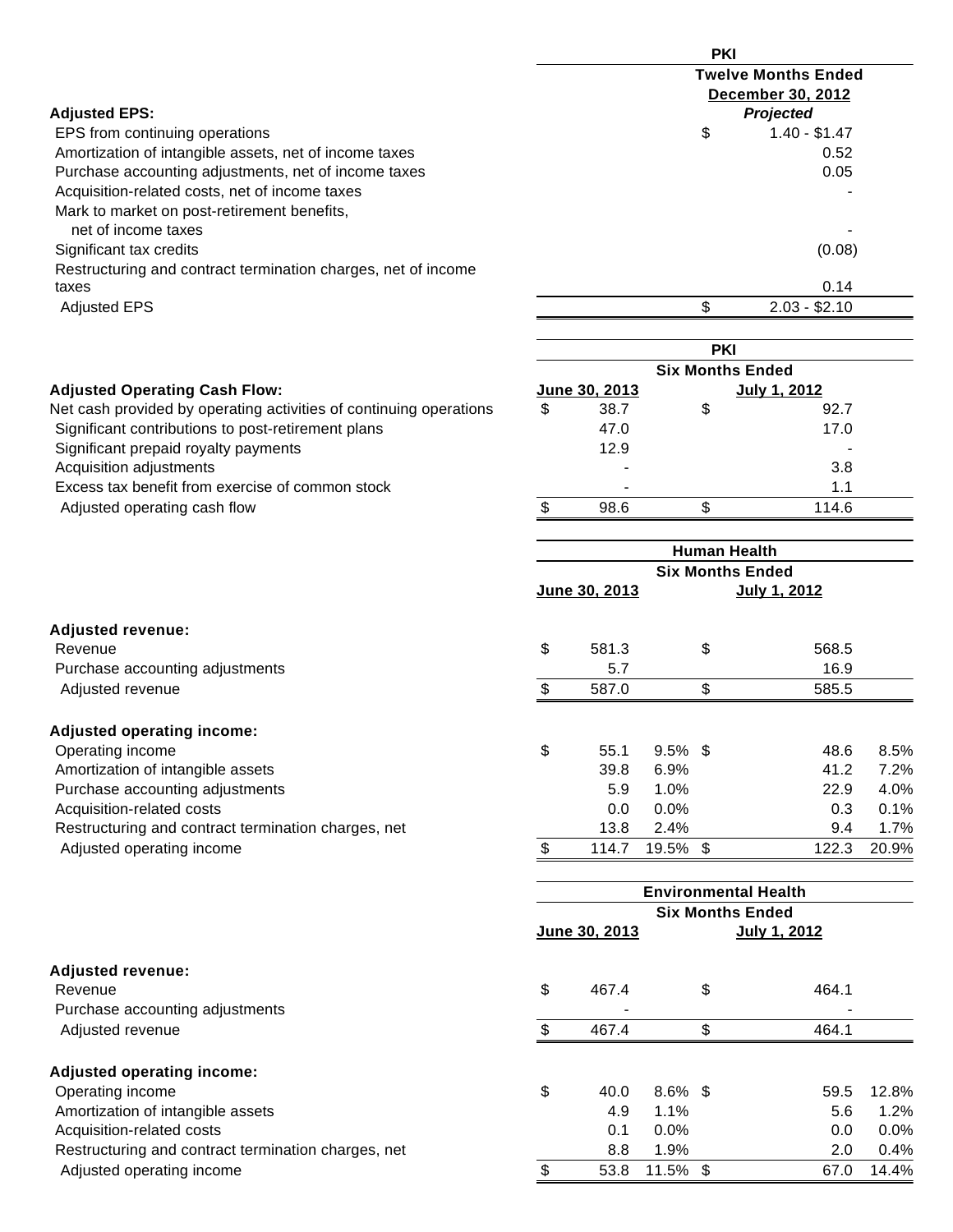# **PerkinElmer, Inc. and Subsidiaries RECONCILIATION OF GAAP TO NON-GAAP FINANCIAL MEASURES(1)**

|                                                                        | <b>PKI</b>                |
|------------------------------------------------------------------------|---------------------------|
|                                                                        | <b>Three Months Ended</b> |
|                                                                        | June 30, 2013             |
| Organic revenue growth:                                                |                           |
| Reported revenue growth                                                | 4%                        |
| Less: effect of foreign exchange rates                                 | 0%                        |
| Less: effect of acquisitions including purchase accounting adjustments | 2%                        |
| Organic revenue growth                                                 | 3%                        |
|                                                                        |                           |

|                                                                        | <b>Human Health</b>                        |
|------------------------------------------------------------------------|--------------------------------------------|
|                                                                        | <b>Three Months Ended</b><br>June 30, 2013 |
| Organic revenue growth:                                                |                                            |
| Reported revenue growth                                                | 4%                                         |
| Less: effect of foreign exchange rates                                 | $0\%$                                      |
| Less: effect of acquisitions including purchase accounting adjustments | 3%                                         |
| Organic revenue growth                                                 | 2%                                         |

|                                                                        | <b>Environmental Health</b>                |
|------------------------------------------------------------------------|--------------------------------------------|
|                                                                        | <b>Three Months Ended</b><br>June 30, 2013 |
| Organic revenue growth:                                                |                                            |
| Reported revenue growth                                                | 4%                                         |
| Less: effect of foreign exchange rates                                 | 0%                                         |
| Less: effect of acquisitions including purchase accounting adjustments | $1\%$                                      |
| Organic revenue growth                                                 | 3%                                         |

(1) Amount may not add due to rounding.

# **Adjusted Revenue and Adjusted Revenue Growth**

We use the term "adjusted revenue" to refer to GAAP revenue, including estimated revenue from contracts acquired in various acquisitions that will not be fully recognized due to business combination accounting rules. We use the related term "adjusted revenue growth" to refer to the measure of comparing current period adjusted revenue with the corresponding period of the prior year. We believe that these non-GAAP measures, when taken together with our GAAP financial measures, allow us and our investors to better measure the performance of our investments in technology, to evaluate long-term performance trends and to assess our ability to invest in our business. Adjusted revenue growth also provides for easier comparisons of our performance with prior and future periods and relative comparisons to our peers. Our GAAP revenue for the periods subsequent to our acquisitions does not reflect the full amount of revenue on such contracts that would have otherwise been recorded by the acquired businesses. The non-GAAP adjustment is intended to reflect the full amount of such revenue. We believe our investors will use this adjustment as a measure of the ongoing performance of the acquired businesses because customers have historically entered into such contracts for renewed and/or developmental support, although there can be no assurance that customers will do so in the future.

# **Organic Revenue and Organic Revenue Growth**

We use the term "organic revenue" to refer to GAAP revenue, excluding the effect of foreign currency translation and acquisitions, and including estimated revenue from contracts acquired in various acquisitions that will not be fully recognized due to business combination accounting rules. We use the related term "organic revenue growth" to refer to the measure of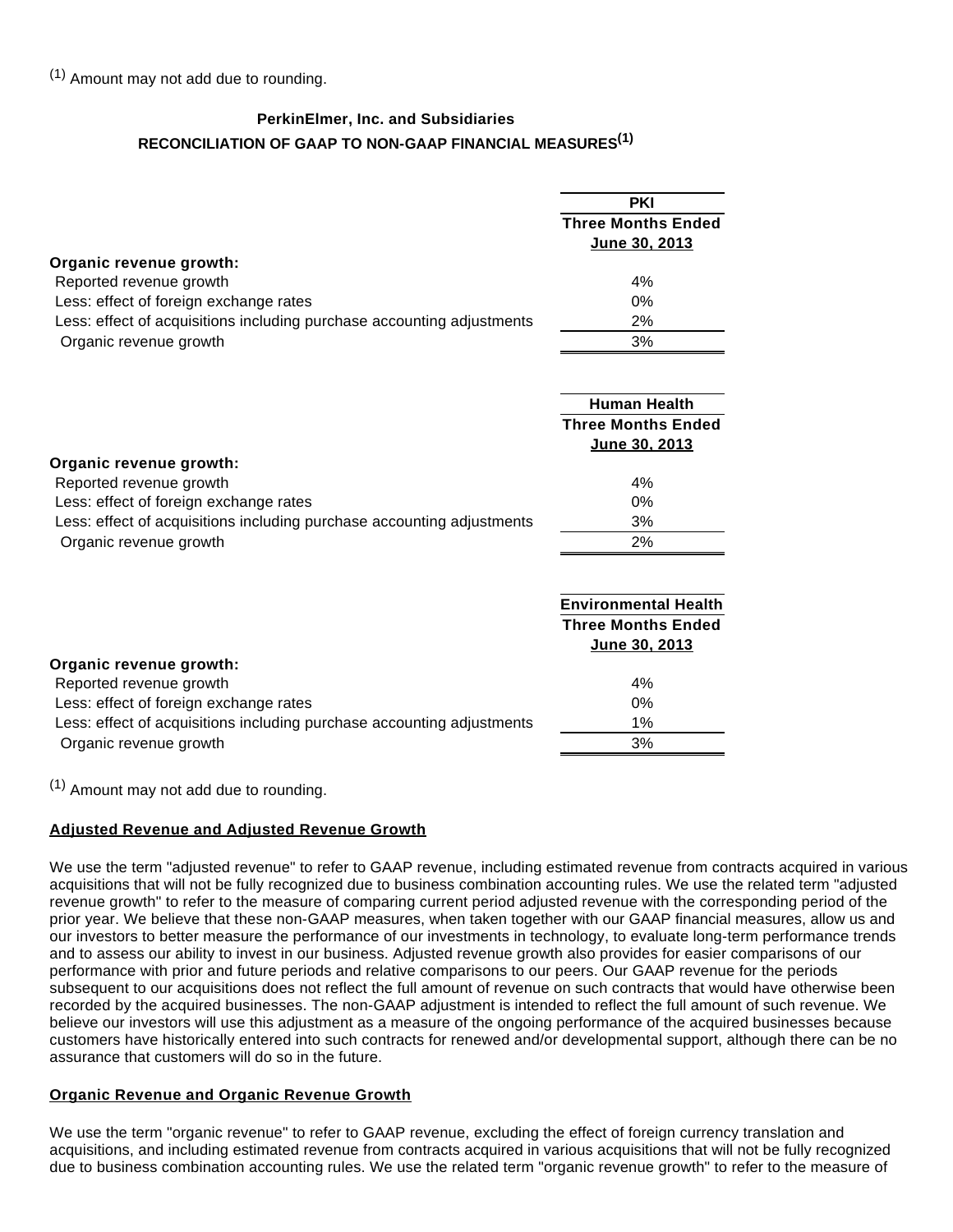comparing current period organic revenue with the corresponding period of the prior year. We believe that these non-GAAP measures, when taken together with our GAAP financial measures, allow us and our investors to better measure the performance of our investments in technology, to evaluate long-term performance trends and to assess our ability to invest in our business. Organic revenue growth also provides for easier comparisons of our performance with prior and future periods and relative comparisons to our peers. We exclude the effect of foreign currency translation from these measures because foreign currency translation is subject to volatility and can obscure underlying trends. We exclude the effect of acquisitions because acquisition activity can vary dramatically between reporting periods and between us and our peers, which we believe makes comparisons of long-term performance trends difficult for management and investors, and could result in overstating or understating to our investors the performance of our operations. We include estimated revenue from contracts acquired with various acquisitions that will not be fully recognized due to business combination rules. Our GAAP revenue for the periods subsequent to our acquisitions does not reflect the full amount of revenue on such contracts that would have otherwise been recorded by the acquired businesses. The non-GAAP adjustment is intended to reflect the full amount of such revenue. We believe our investors will use this adjustment as a measure of the ongoing performance of the acquired businesses because customers have historically entered into such contracts for renewed and/or developmental support, although there can be no assurance that customers will do so in the future.

# **Adjusted Gross Margin and Adjusted Gross Margin Percentage**

We use the term "adjusted gross margin" to refer to GAAP gross margin, excluding amortization of intangible assets, inventory fair value adjustments related to business acquisitions, and including estimated revenue from contracts acquired in various acquisitions that will not be fully recognized due to business combination accounting rules. We also exclude adjustments for mark to market accounting on post-retirement benefits, therefore only our projected costs have been used to calculate our non-GAAP measure. We use the related term "adjusted gross margin percentage" to refer to adjusted gross margin as a percentage of adjusted revenue. We believe that these non-GAAP measures, when taken together with our GAAP financial measures, allow us and our investors to better measure the performance of our investments in technology, to evaluate the long-term profitability trends and to assess our ability to invest in our business. We exclude amortization of intangible assets from these measures because intangibles amortization charges do not represent what we believe our investors consider to be costs of producing our products and could distort the additional value generated over the cost of producing those products. In addition, inventory fair value adjustments related to business acquisitions and adjustments for mark to market accounting on post-retirement benefits do not represent what we believe our investors consider to be costs used in producing our products. We include estimated revenue from contracts acquired with various acquisitions that will not be fully recognized due to business combination rules. Our GAAP revenue for the periods subsequent to our acquisitions does not reflect the full amount of revenue on such contracts that would have otherwise been recorded by the acquired businesses. The non-GAAP adjustment is intended to reflect the full amount of such revenue. We believe our investors will use this adjustment as a measure of the ongoing performance of the acquired businesses because customers have historically entered into such contracts for renewed and/or developmental support, although there can be no assurance that customers will do so in the future.

## **Adjusted Selling, General and Administrative ("SG&A") Expense and Adjusted SG&A Percentage**

We use the term "adjusted SG&A expense" to refer to GAAP SG&A expense, excluding amortization of intangible assets, changes to the fair values assigned to contingent consideration, and other costs related to business acquisitions. We use the related term "adjusted SG&A percentage" to refer to adjusted SG&A expense as a percentage of adjusted revenue. We believe that these non-GAAP measures, when taken together with our GAAP financial measures, allow us and our investors to better measure the cost of the internal operating structure, our ability to leverage that structure and the level of investment required to grow our business. We exclude amortization of intangible assets from these measures because intangibles amortization charges do not represent what we believe our investors consider to be costs that support our internal operating structure and could distort the efficiencies of that structure. We exclude changes to the fair values assigned to contingent consideration, and other costs related to business acquisitions, because they only occur due to an acquisition and the potential subsequent repositioning of the business that could distort the performance measures of costs to support our internal operating structure.

## **Adjusted Research and Development ("R&D") Expense and Adjusted R&D Percentage**

We use the term "adjusted R&D expense" to refer to GAAP R&D expense, excluding amortization of intangible assets. We use the related term "adjusted R&D percentage" to refer to adjusted R&D expense as a percentage of adjusted revenue. We believe that these non-GAAP measures, when taken together with our GAAP financial measures, allow us and our investors to better understand and evaluate our internal technology investments. We exclude amortization of intangible assets from these measures because intangibles amortization charges do not represent what we believe our investors consider to be internal investments in R&D activities and could distort our R&D investment level.

## **Adjusted Operating Income, Adjusted Operating Profit Percentage, Adjusted Operating Profit Margin and Adjusted Operating Margin**

We use the term "adjusted operating income," to refer to GAAP operating income, excluding amortization of intangible assets, inventory fair value adjustments related to business acquisitions, changes to the fair values assigned to contingent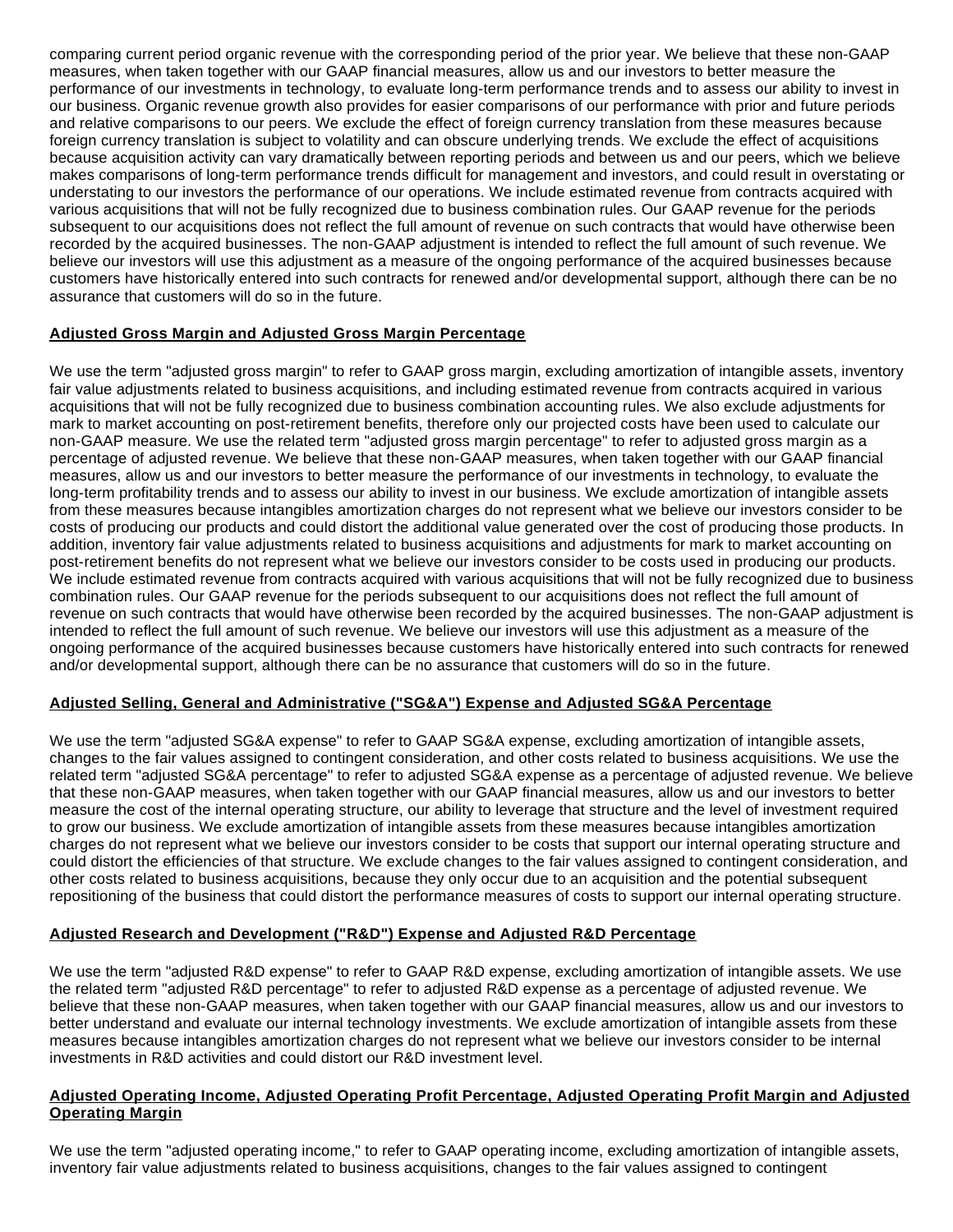consideration, other costs related to business acquisitions, and restructuring and contract termination charges, and including estimated revenue from contracts acquired in various acquisitions that will not be fully recognized due to business combination accounting rules. We also exclude adjustments for mark to market accounting on post-retirement benefits, therefore only our projected costs have been used to calculate our non-GAAP measure. Adjusted operating income is calculated by subtracting adjusted R&D expense and adjusted SG&A expense from adjusted gross margin. We use the related terms "adjusted operating profit percentage," "adjusted operating profit margin," or "adjusted operating margin" to refer to adjusted operating income as a percentage of adjusted revenue. We believe that these non-GAAP measures, when taken together with our GAAP financial measures, allow us and our investors to analyze the costs of the different components of producing and selling our products, to better measure the performance of our internal investments in technology and to evaluate the long-term profitability trends of our core operations. Adjusted operating income also provides for easier comparisons of our performance and profitability with prior and future periods and relative comparisons to our peers. We believe our investors do not consider the items that we exclude from adjusted operating income to be costs of producing our products, investments in technology and production or costs to support our internal operating structure, and so we present this non-GAAP measure to avoid overstating or understating to our investors the performance of our operations. We exclude restructuring and contract termination charges because they tend to occur due to an acquisition, divestiture, repositioning of the business or other unusual event that could distort the performance measures of our internal investments and costs to support our internal operating structure. We include estimated revenue from contracts acquired with various acquisitions that will not be fully recognized due to business combination rules. Our GAAP revenue for the periods subsequent to our acquisitions does not reflect the full amount of revenue on such contracts that would have otherwise been recorded by the acquired businesses. The non-GAAP adjustment is intended to reflect the full amount of such revenue. We believe our investors will use this adjustment as a measure of the ongoing performance of the acquired businesses because customers have historically entered into such contracts for renewed and/or developmental support, although there can be no assurance that customers will do so in the future.

# **Adjusted Earnings Per Share**

We use the term "adjusted earnings per share," or "adjusted EPS," to refer to GAAP earnings per share, excluding discontinued operations, amortization of intangible assets, inventory fair value adjustments related to business acquisitions, changes to the fair values assigned to contingent consideration, other costs related to business acquisitions, restructuring and contract termination charges, and significant tax credits, and including estimated revenue from contracts acquired in various acquisitions that will not be fully recognized due to business combination accounting rules. We also exclude adjustments for mark to market accounting on post-retirement benefits, therefore only our projected costs have been used to calculate our non-GAAP measure. Adjusted earnings per share is calculated by subtracting the items above included in adjusted gross margin, adjusted R&D expense, adjusted SG&A expense, restructuring and contract termination charges, the provision for taxes related to these items, and significant tax credits from GAAP earnings per share. We believe that this non-GAAP measure, when taken together with our GAAP financial measures, allows us and our investors to analyze the costs of producing and selling our products and the performance of our internal investments in technology and our internal operating structure, to evaluate the long-term profitability trends of our core operations and to calculate the underlying value of the core business on a dilutive share basis, which is a key measure of the value of the Company used by our management and we believe used by investors as well. Adjusted earnings per share also facilitates the overall analysis of the value of the Company and the core measure of the success of our operating business model as compared to prior and future periods and relative comparisons to our peers. We exclude discontinued operations, amortization of intangible assets, inventory fair value adjustments related to business acquisitions, changes to the fair values assigned to contingent consideration, other costs related to business acquisitions, adjustments for mark to market accounting on post-retirement benefits, restructuring and contract termination charges, and significant tax credits, as these items do not represent what we believe our investors consider to be costs of producing our products, investments in technology and production, and costs to support our internal operating structure, which could result in overstating or understating to our investors the performance of our operations. We include estimated revenue from contracts acquired with various acquisitions that will not be fully recognized due to business combination rules. Our GAAP revenue for the periods subsequent to our acquisitions does not reflect the full amount of revenue on such contracts that would have otherwise been recorded by the acquired businesses. The non-GAAP adjustment is intended to reflect the full amount of such revenue. We believe our investors will use this adjustment as a measure of the ongoing performance of the acquired businesses because customers have historically entered into such contracts for renewed and/or developmental support, although there can be no assurance that customers will do so in the future.

The second quarter tax effect on adjusted EPS for (i) discontinued operations was a benefit of \$0.00 in 2013 and an expense of \$0.00 in 2012, (ii) amortization of intangible assets was an expense of \$0.07 in both 2013 and 2012, (iii) restructuring and contract termination charges was an expense of \$0.06 in 2013 and an expense of \$0.01 in 2012, (iv) the estimated revenue from contracts acquired with various acquisitions that will not be fully recognized due to business combination accounting rules was an expense of \$0.01 in 2013 and an expense of \$0.03 in 2012. The second quarter tax effect on adjusted EPS for each of the remaining items (inventory fair value adjustments related to business acquisitions, changes to the fair values assigned to contingent consideration, other costs related to business acquisitions, and adjustments for mark to market accounting on postretirement benefits) was \$0.00 in both 2013 and 2012.

The full year tax effect on adjusted EPS through the second quarter of 2013 for (i) discontinued operations was a benefit of \$0.00 in 2013 and an expense of \$0.00 in 2012, (ii) amortization of intangible assets was an expense of \$0.14 in both 2013 and 2012, (iii) inventory fair value adjustments related to business acquisitions was an expense of \$0.00 in 2013 and an